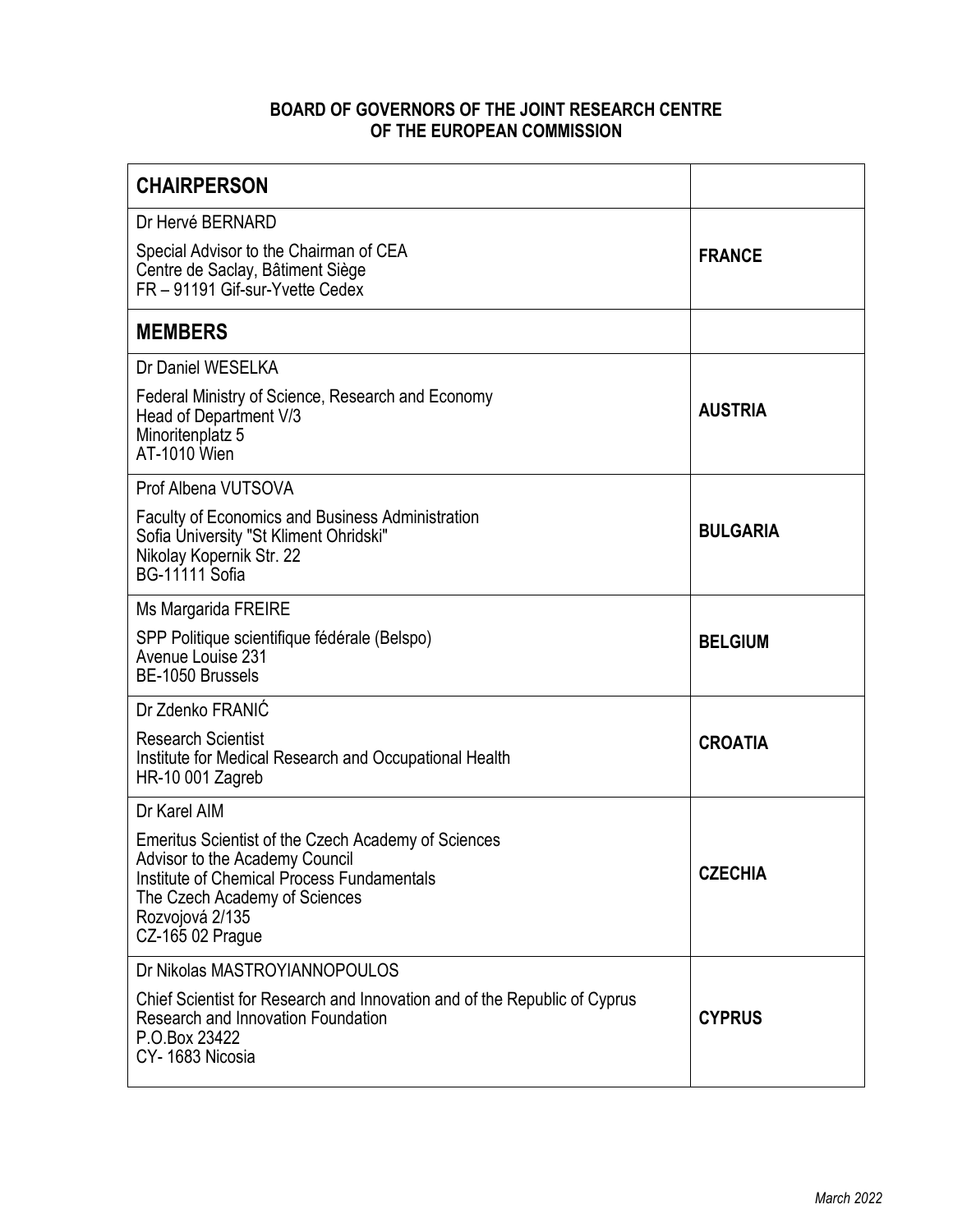| Mr Jakob Just MADSEN                                                                                                                                                                                                                                                                                                                                                           |                |
|--------------------------------------------------------------------------------------------------------------------------------------------------------------------------------------------------------------------------------------------------------------------------------------------------------------------------------------------------------------------------------|----------------|
| <b>Head of Office</b><br>Danish EU Research Liaison Office - DANRO<br>Danish Ministry of Higher Education and Science<br>Agency for Science and Higher Education<br>Rue du Trône 98<br>BE-1050 Brussels                                                                                                                                                                        | <b>DENMARK</b> |
| <b>Ms Katrin PIHOR</b>                                                                                                                                                                                                                                                                                                                                                         |                |
| Head of Research Policy Department<br>Ministry of Education and Research of Estonia<br>Munga 18<br><b>EE-50088 Tartu</b>                                                                                                                                                                                                                                                       | <b>ESTONIA</b> |
| Dr Tua HUOMO                                                                                                                                                                                                                                                                                                                                                                   |                |
| <b>Executive Vice-President</b><br>VTT Techical Research Centre of Finland<br>Kaitoväylä 1<br>FI-90570 Oulu                                                                                                                                                                                                                                                                    | <b>FINLAND</b> |
| <b>Ms Sandra LEHNEKE</b>                                                                                                                                                                                                                                                                                                                                                       |                |
| Deputy Director-General of Directorate 22 "European Cooperation in Education<br>and Research"<br><b>Federal Ministry of Education and Research</b><br>Kapelle-Ufer 1<br>DE-10117 Berlin                                                                                                                                                                                        | <b>GERMANY</b> |
| Prof Nikolaos MICHALOPOULOS                                                                                                                                                                                                                                                                                                                                                    |                |
| Director of the Institute for Environmental Research and Sustainable<br>Development (IERSD)<br>National Observatory of Athens (NOA)<br>Greece                                                                                                                                                                                                                                  | <b>GREECE</b>  |
| Dr István SZABÓ                                                                                                                                                                                                                                                                                                                                                                |                |
| Vice President for Science and International Affairs of the National Research,<br>Development, and Innovation Office (NKFIH)<br>Kéthly Anna tér 1<br>HU-1077 Budapest                                                                                                                                                                                                          | <b>HUNGARY</b> |
| Pending nomination                                                                                                                                                                                                                                                                                                                                                             | <b>IRELAND</b> |
| Prof Sauro LONGHI                                                                                                                                                                                                                                                                                                                                                              |                |
| President of the Italian Scientific Society of Professors and Researchers in<br><b>Automation Science (SIDRA)</b><br>President of Consortium GARR - The ultra-broadband network dedicated to the<br>Italian research and education community<br>Dipartimento di Ingegneria dell'Informazione, Università Politecnica delle<br>Marche Via Brecce Bianche 12,<br>IT-60131 Ancona | <b>ITALY</b>   |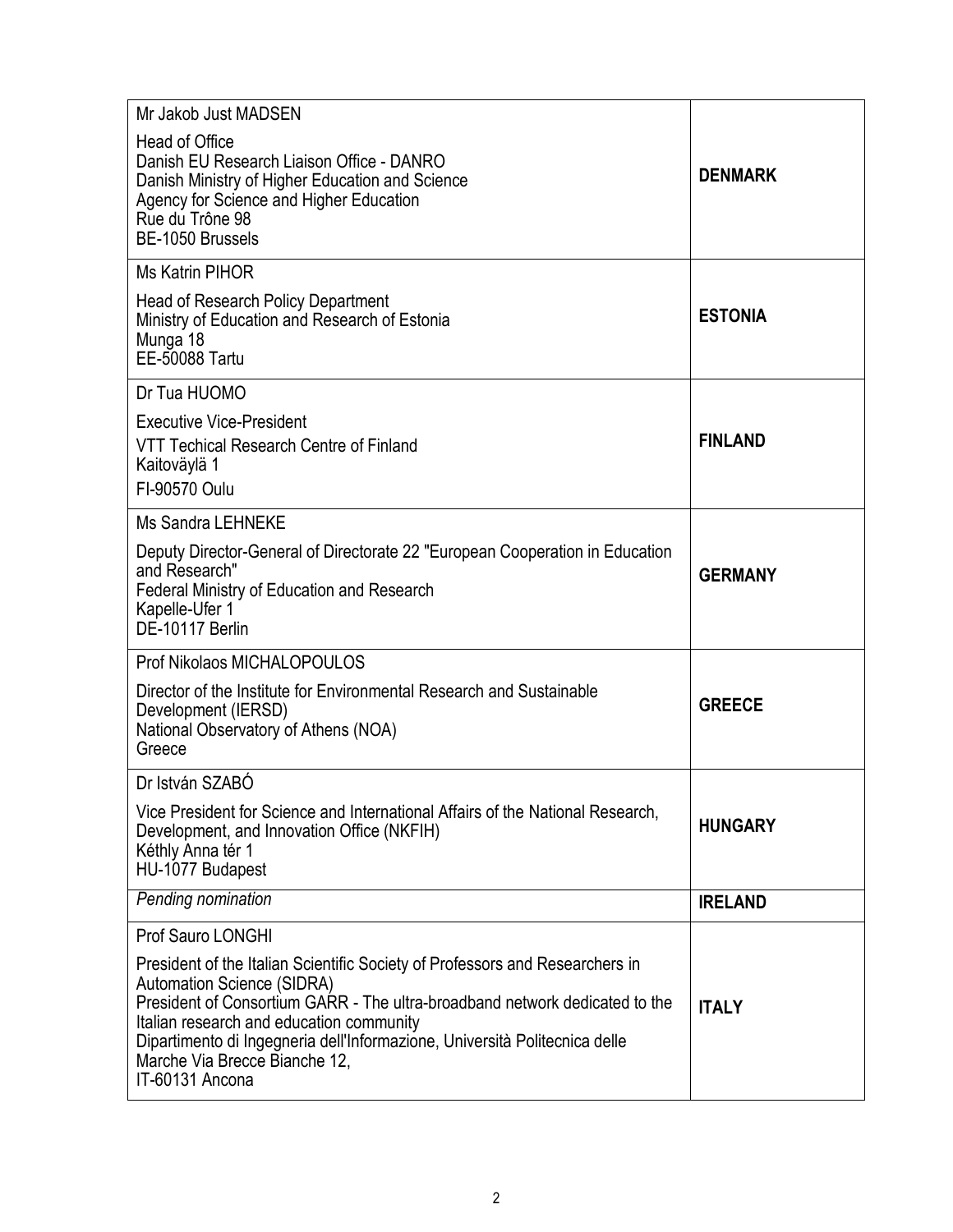| Dr Dmitrijs STEPANOVS                                                                                                                                                   |                   |
|-------------------------------------------------------------------------------------------------------------------------------------------------------------------------|-------------------|
| Director of the Department of Higher Education, Science and Innovation<br>Ministry of Education and Science of the Republic of Latvia<br>Valnu street 2<br>LV-1050 Riga | <b>LATVIA</b>     |
| Dr Giedrius VILIŪNAS                                                                                                                                                    |                   |
| Managing Director of the Government Strategic Analysis Centre (STRATA)<br>Goštauto str. 9, 2F<br>LT-01108 Vilnius                                                       | <b>LITHUANIA</b>  |
| Dr Léon DIEDERICH                                                                                                                                                       |                   |
| Premier Conseiller de Gouvernement<br>Ministère de l'Enseignement supérieur et de la Recherche<br>20 Montée de la Pétrusse<br>LU-2327 Luxembourg                        | <b>LUXEMBOURG</b> |
| <b>Prof Emmanuel SINAGRA</b>                                                                                                                                            |                   |
| Head of the Chemistry Department<br>University of Malta<br>Tal-Qrogg<br>MT-Msida                                                                                        | <b>MALTA</b>      |
| Dr Erik DROP                                                                                                                                                            |                   |
| Director of Knowledge Programmes and Government Relations<br>TNO, New Babylon<br>Anna van Buerenplein 1<br>NL-2595 DA Den Haag                                          | THE NETHERLANDS   |
| Prof Grzegorz WROCHNA                                                                                                                                                   |                   |
| President of the Polish Space Agency<br>Odział Terenowy w Warszawie<br>UI. Prosta 70<br>PL-00-838 Warszawa                                                              | <b>POLAND</b>     |
| Prof Helena PEREIRA                                                                                                                                                     |                   |
| President of the Fundação para a Ciência e a Tecnologia<br>Av. D. Carlos I, 126-2<br>PT-1249-074 Lisboa                                                                 | <b>PORTUGAL</b>   |
| Dr Ioan URSU                                                                                                                                                            |                   |
| <b>Scientific Secretary</b><br>Horia Hulubei National Institute of Physics and Nuclear Engineering<br>30 Reactorului St., PO Box MG-6<br>RO-077125 Magurele, Ilfov      | <b>ROMANIA</b>    |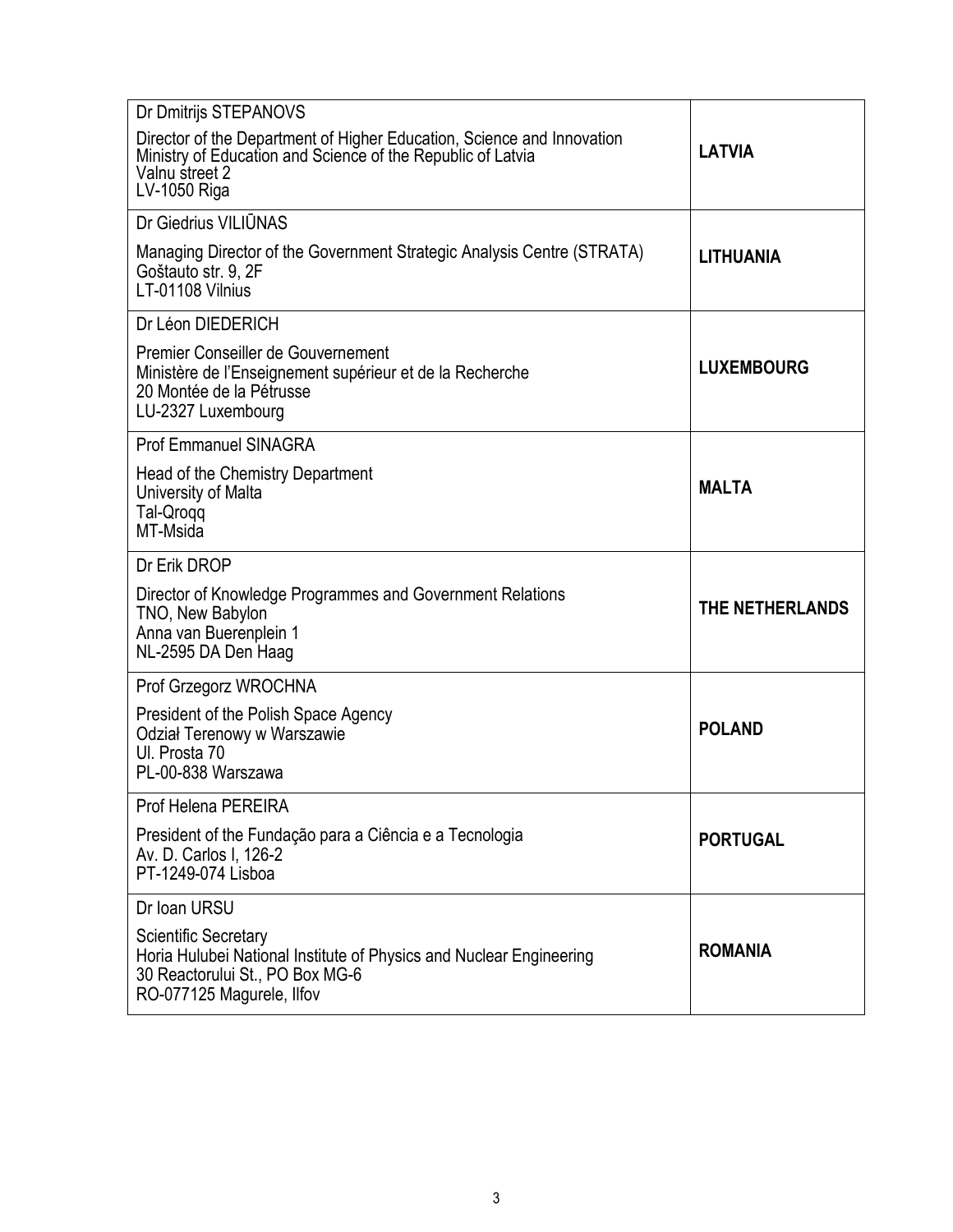| Prof Ing. Peter TOMČÍK<br>Katolícka univerzita v Ružomberku<br>Pedagogická fakulta<br>Katedra chémie a fyziky<br>Hrabovská cesta 1<br>SK-034 01 Ružomberok        | <b>SLOVAKIA</b> |
|-------------------------------------------------------------------------------------------------------------------------------------------------------------------|-----------------|
| Mr Peter VOLASKO                                                                                                                                                  |                 |
| Ministry of Education, Science and Sport<br>Kotnikova 38<br>SI-1000 Ljubljana                                                                                     | <b>SLOVENIA</b> |
| Mr José Juan SÁNCHEZ SERRANO                                                                                                                                      |                 |
| Subdirector General de Internacionalización de la Ciencia y la Innovación<br>Ministerio de Ciencia e Innovación<br>Paseo de la Castellana, 162<br>ES-28071-Madrid | <b>SPAIN</b>    |
| Mr Peter HONETH                                                                                                                                                   |                 |
| Igelösa prästgård 151<br>SE-22594 Lund                                                                                                                            | <b>SWEDEN</b>   |

| <b>PARTICIPANTS</b>                                                                                                                                                |                                         |
|--------------------------------------------------------------------------------------------------------------------------------------------------------------------|-----------------------------------------|
| Mr Sargis HAYOTSYAN                                                                                                                                                |                                         |
| Chairman of the Science Committee of the Republic of Armenia                                                                                                       | <b>ARMENIA</b>                          |
| Ms Alma HASANOVIĆ                                                                                                                                                  |                                         |
| Adviser for European Integration and International Cooperation in Science<br>Ministry of Civil Affairs of Bosnia and Herzegovina<br>Trg BiH 3<br>BA-71000 Sarajevo | <b>BOSNIA AND</b><br><b>HERZEGOVINA</b> |
| Mr Hallgrimur JOHASSON                                                                                                                                             |                                         |
| General Director<br>Rannís - The Icelandic Centre for Research<br>Borgartún 30<br>105 Reykjavík, Iceland                                                           | <b>ICELAND</b>                          |
| Dr Iris EISENBERG                                                                                                                                                  |                                         |
| <b>Scientific Director of Life Sciences</b><br>Ministry of Science and Technology<br>Clermont-Ganneau St 3, Jerusalem                                              | <b>ISRAEL</b>                           |